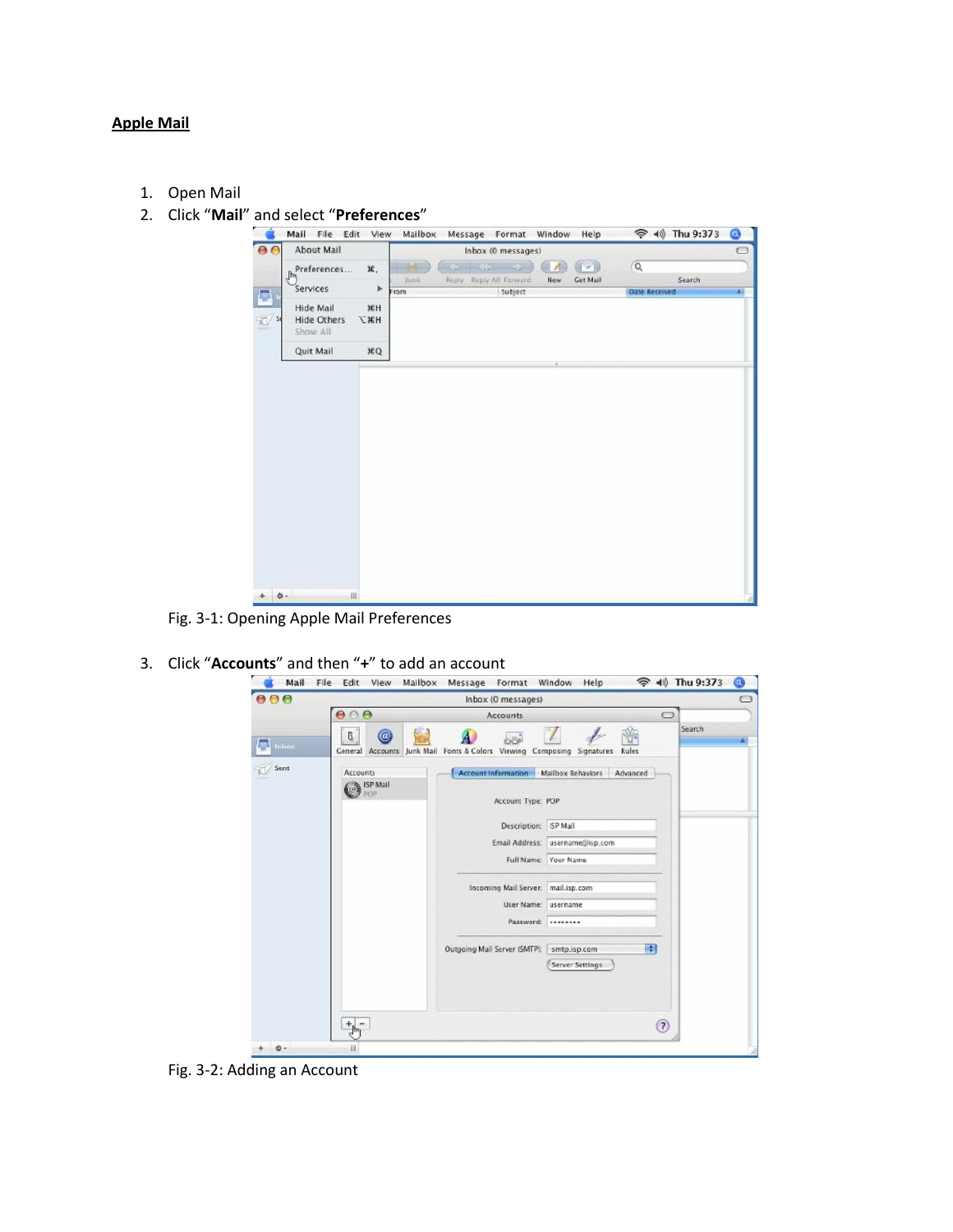4. Fill in the information for "**Account Information**"

\*Incoming and outgoing mail servers should both be "mail.(your e-mail's domain)"

ex: an e-mail of "example@d-pcomm.net" would have a mail server of "mail.d-pcomm.net" an e-mail of "example@cass.net" would have a mail server of "mail.cass.net" an e-mail of "example@tc3net.com" would have a mail server of "mail.tc3net.com"

\*User Name should be your full e-mail address

\*In Outgoing Mail Server, click **"Use Authentication"** and enter your User Name and Password



Fig. 3-3 to 3-6: Apply Server Credentials

5. Click "**Server Settings…**"



Fig. 3-7: Accessing Server Settings